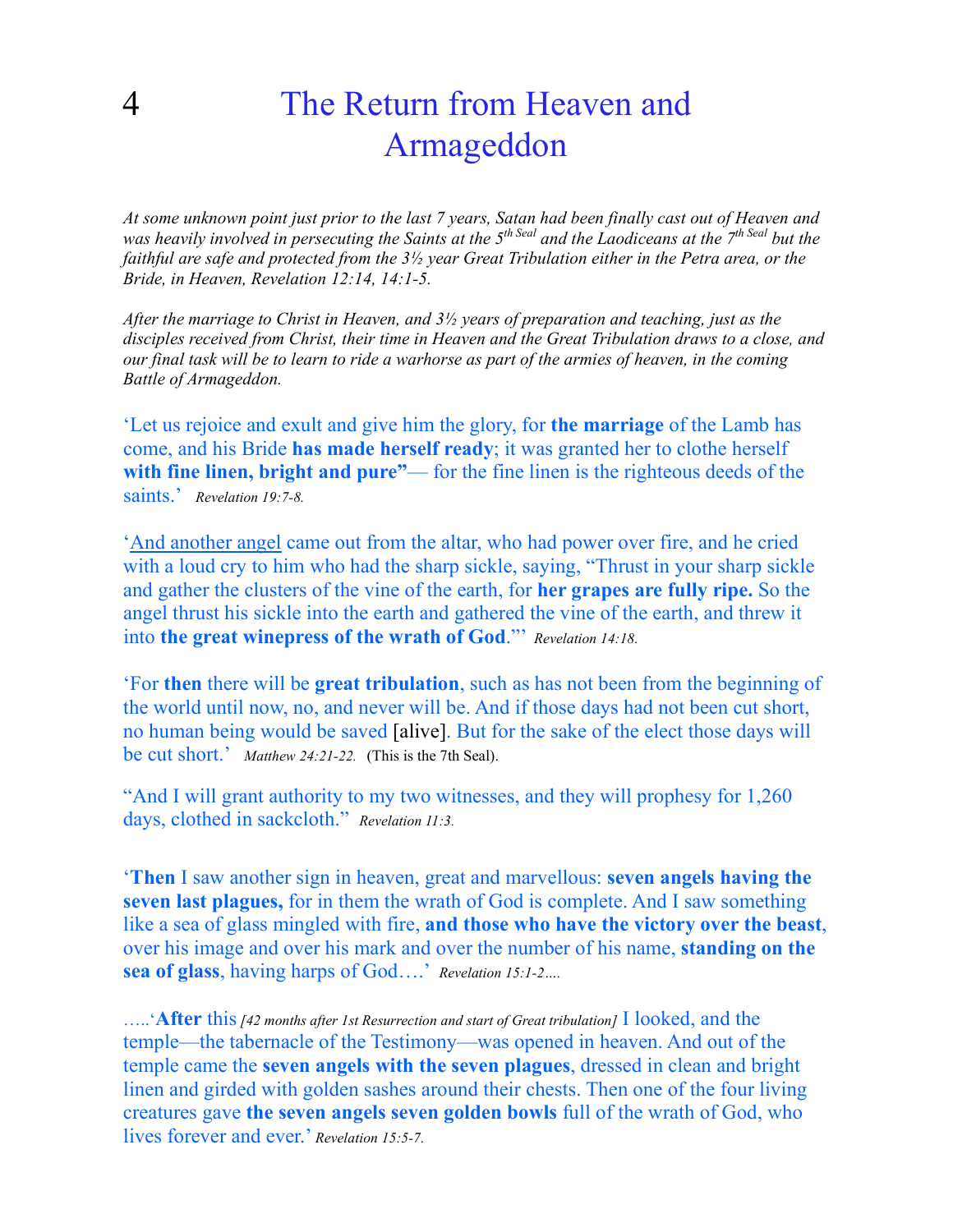'And when they [the 2 Witnesses] have finished their testimony, the beast that rises from the bottomless pit will make war on them and conquer them and kill them, and their dead bodies will lie in the street of the great city that symbolically is called Sodom and Egypt, where their Lord was crucified. For three and a half days some from the peoples and tribes and languages and nations will gaze at their dead bodies and refuse to let them be placed in a tomb, and those who dwell on the earth will rejoice over them and make merry and exchange presents, because these two prophets had been a torment to those who dwell on the earth. **But after the three and a half days a breath of life from God entered them, and they stood up on their feet,** and great fear fell on those who saw them.' *Revelation 11:7-11.*

 'Then they heard a loud voice from heaven saying to them, "Come up here!" And they went up to heaven in a cloud, and their enemies watched them.' *Revelation 11:12.*

'Now I saw heaven opened, and behold, a white horse. And He who sat on him was called Faithful and True, and in righteousness **He judges and makes war**. His eyes were like a flame of fire, and on His head were many crowns. He had a name written that no one knew except Himself.' *Revelation 19:11-12.*

'And to her was granted that she should be arrayed in **fine linen, clean and white**: for the fine linen is **the righteousness of saints.'** *Revelation 19:8.*

'And **the armies in heaven**, clothed in **fine linen, white and clean**, followed Him on white horses. Now out of His mouth goes a sharp sword, that with it He should strike the nations. And He Himself will rule them with a rod of iron. He Himself **treads the winepress of the fierceness and wrath** of Almighty God.' *Revelation 19:14-15.*

("Behold, I am coming like a thief! Blessed is the one who stays awake, keeping his garments on, that he may not go about naked and be seen exposed!") And they assembled them at the place that in Hebrew is called **Armageddon.'**  Rev16:15.

'And there were noises and thunderings and lightnings; and there was a great earthquake, such a **mighty and great earthquake** as had not occurred since men were on the earth.' *Revelation 16:18.*

'And every island fled away, and **no mountains were to be found**. And great hailstones, about **one hundred pounds each,** fell from heaven on people; and they cursed God for the plague of the hail, because the plague was so severe.' *Revelation 16:20-21.*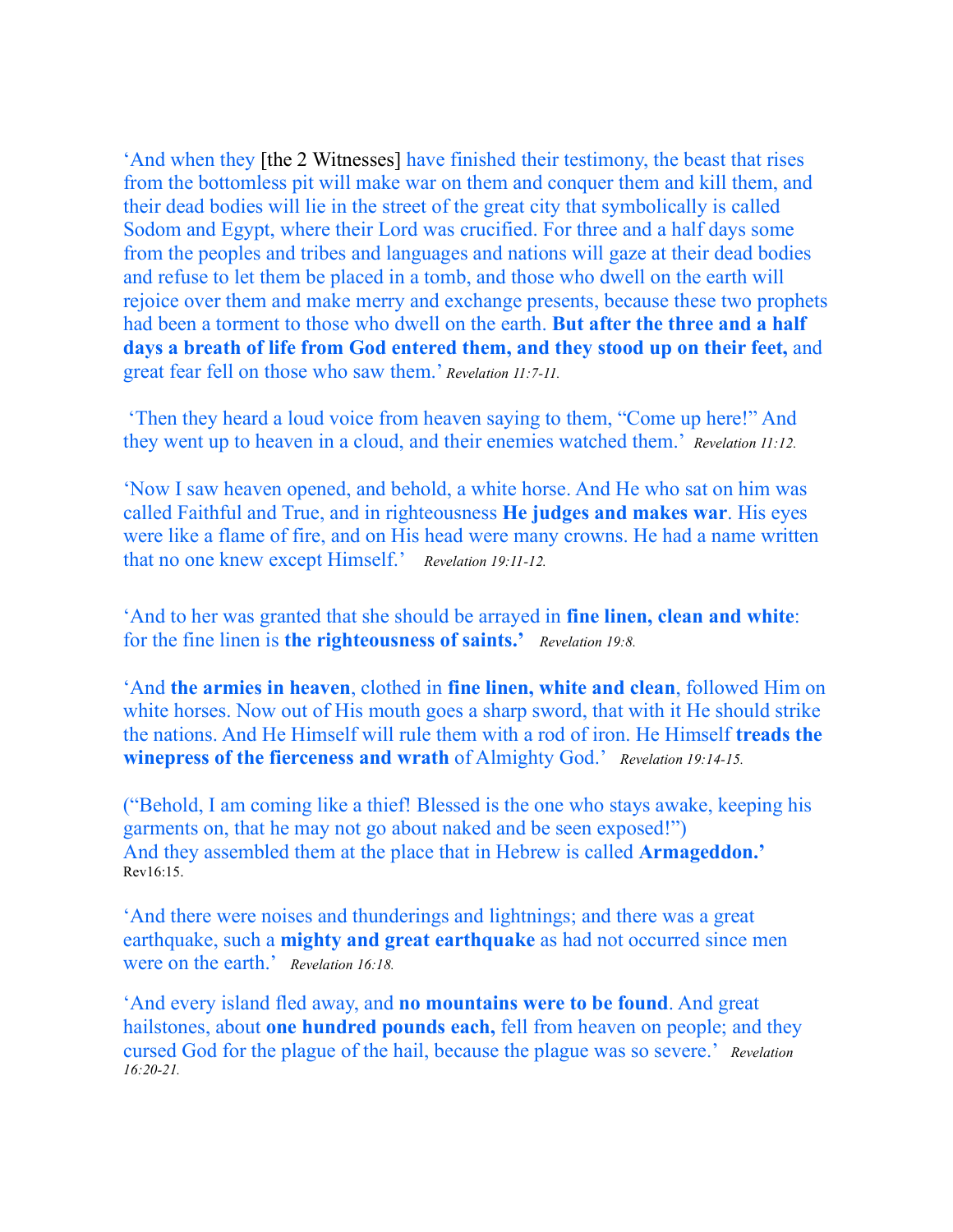'On that day his feet shall stand on the Mount of Olives that lies before Jerusalem on the east, and the Mount of Olives shall be **split in two** from east to west by a very wide valley, so that one half of the Mount shall move northward, and the other half southward…. Then the **LORD my God will come, and all the holy ones with him.**  *Zechariah 14:4,… 5*

'On that day the LORD will protect the inhabitants of Jerusalem, so that the feeblest among them on that day shall be like David, and the house of David shall be like God, like the angel of the LORD, going before them. And on that day **I will** seek to **destroy all the nations that come against Jerusalem.'** *Zechariah 12:8-9.*

"And I will pour out on the house of David and the inhabitants of Jerusalem a spirit of grace and pleas for mercy, so that, **when they look on me, on him whom they have pierced, they shall mourn for him,** as one mourns for an only child, and weep bitterly over him, as one weeps over a firstborn. *Zechariah12:10.*

'And this shall be the plague with which the LORD will strike all the people who fought against Jerusalem: Their flesh shall dissolve while they stand on their feet, Their eyes shall dissolve in their sockets, And their tongues shall dissolve in their mouths.' *Zechariah 14:12.*

'And I saw the beast, and the kings of the earth, and their armies, gathered together to make war against him that sat on the horse, and against his army. And the beast was taken, and with him the false prophet that wrought miracles before him, with which he deceived them that had received the mark of the beast, and them that worshipped his image. **These both were cast alive into a lake of fire burning with brimstone.'** *Revelation 19:19-20.* 

But after that there is one last task for Christ…..

"For my sword has drunk its fill in the heavens *[When Satan was cast out with his angels, Rev. 12:9]* behold, it descends for judgment **upon Edom,** upon the people I have devoted to destruction." *Isaiah 34:5.* 

 '…..For the LORD has a sacrifice in Bozrah, a great slaughter in the land of Edom.' *Isaiah 34:6* 

"For I have sworn by myself, declares the LORD, that Bozrah shall become a horror, a taunt, a waste, and a curse, and all her cities shall be perpetual wastes." *Jeremiah 49:13.*  WHY?

'Thus says the LORD: "For three transgressions of Edom, and for four, I will not revoke the punishment, because he pursued his brother [Jacob] with the sword and cast off all pity, and his anger tore perpetually, and he kept his wrath forever. So I will